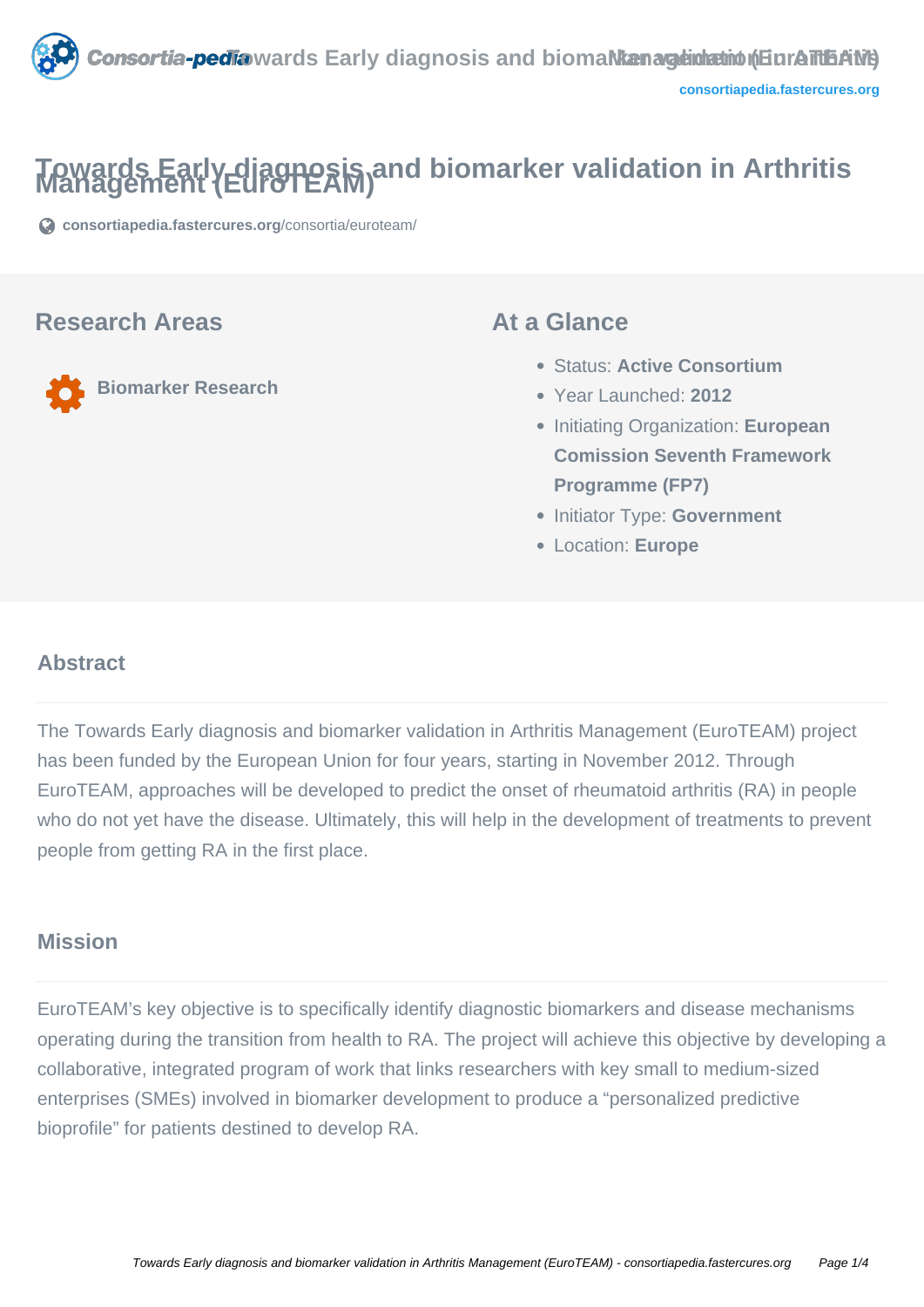

```
consortiapedia.fastercures.org
```
 EuroTEAM will deliver a step change in the development of biomarkers and diagnostic kits that are timely and strategically important for European SMEs and are based on a disease (RA) in which concrete genetic and environmental risk factors have already been established.

EuroTEAM will do the following:

## **Consortium History**

November 2012: Project start February 2016: Final EuroTEAM annual meeting

#### **Structure & Governance**

Together, the partners will contribute to five work packages (WPs):

- WP1: Genetic biomarkers
- WP2: Blood-based biomarkers
- WP3: Tissue-based biomarkers
- WP4: Dissemination and user integration
- WP5: Project management

### **Financing**

The project will be funded for four years. The European Commission contribution will be €5.8 million.

#### **Patent Engagement**

A small group of patient research partners (PRPs), from all over Europe, will also participate in the project.

The PRPs will be PARE (People with Arthritis/Rheumatism in Europe) board members and founders/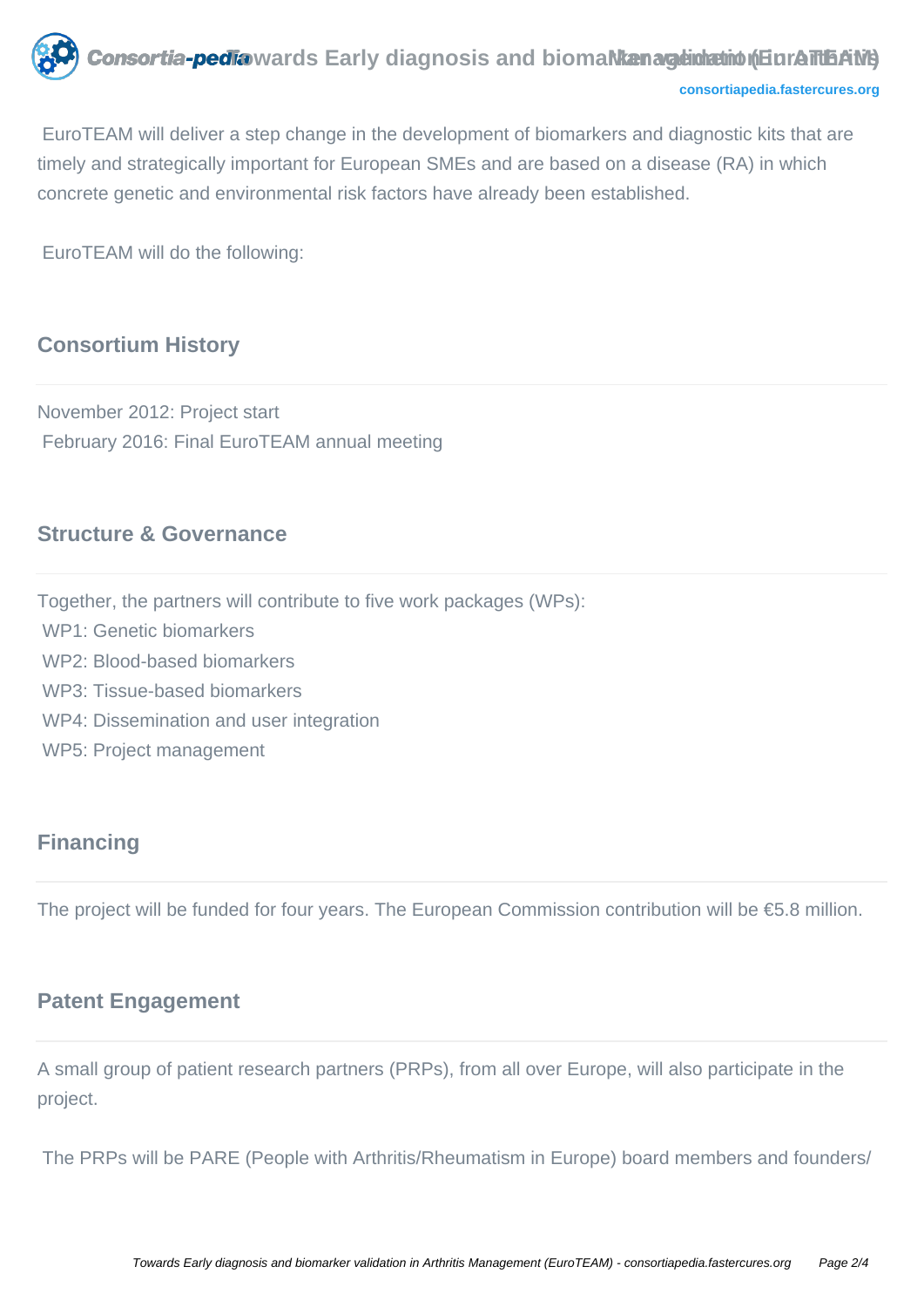**Tonsortia-pedia** wards Early diagnosis and bioma**l kan ageinhation (EuroTtEAM)** 

**[consortiapedia.fastercures.org](http://consortiapedia.fastercures.org/)**

members of national rheumatic and RA patient organizations. Their involvement will be crucial and will provide the academic and industry partners with feedback on the research work carried out by the project and with insight into the experiences of RA patients.

## **Links/Social Media Feed**

Homepage <http://www.team-arthritis.eu/>

#### **Points of Contact**

EuroTEAM Health Sciences Research Centre, room 107a University of Birmingham Edgbaston Birmingham West Midlands, UK B15 2TT phone: +44 (0) 121 414 9249 email: [r.birch@bham.ac.uk](mailto:r.birch@bham.ac.uk) (Becky Birch, Project Manager)

## **Sponsors & Partners**

Athrogen BV Charite – Universitatscmedizin Berlin deCODE (Islensk Erfdagreining EHF) Kungliga Teniska Hogskolan Leids Universitair Medisch Centrum Medizinische Universitat Wien ORGENTEC Diagnostika GmbH Universitat Zurich Universitatsklinikum Erlangen University of Birmingham University of Glasgow